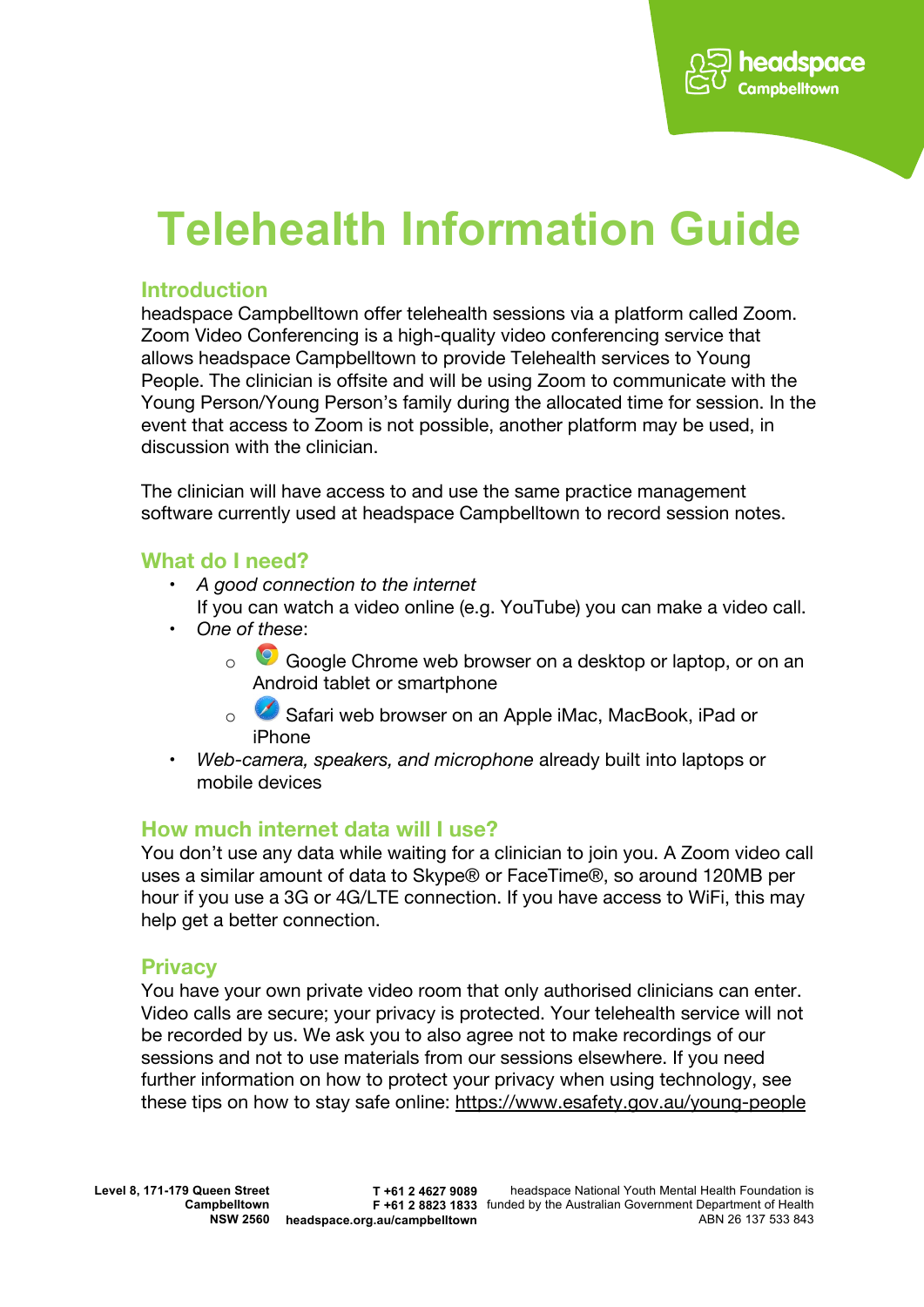# **How will Appointments work?**

Appointments will be scheduled and provided via real-time video consultations on Zoom.

- For appointments to occur you will be required to:
- Discuss with the clinician your expectations of treatment delivered via Zoom.
- Have access to a reliable internet connection and electronic device with a camera, microphone and speakers (or headset) (i.e. laptop, phone, tablet)
- Choose a private well-lit room in your house to hold your appointment
- Receive a link and complete the questionnaire prior to appointments
- Provide a **currently used email address** for the clinician to provide the you with a link to the Zoom appointments and questionnaire to complete prior to the appointment. (*Please be aware that email communication is not secure and should contain minimal personal information. Email is intended for administrative purposes such as the appointment link, and sending/receiving worksheets between clinician and Young People).*

To attend Zoom sessions, we may require the clinician and Young Person to discuss a contingency plan in case of risk, the limitations to confidentiality in regard to risk. If you disclose to the clinician that you are at risk or unable to keep yourself safe, the clinician will alert another member of the team at headspace Campbelltown and your emergency contact who may come into the room and provide support.

*The clinician and headspace Campbelltown will not make recording of the sessions or use material from the sessions for purposes other than delivering a service for the Young Person. We ask that Young People and their families respect the clinician's privacy by agreeing to not make recordings of the sessions and not use materials from the sessions for purposes other than therapy.*

# **How do I use Zoom?**

A little before your pre-arranged meeting time:

- Click on the link sent by your clinician, which will prompt you to either download or launch the Zoom app on your phone or laptop.
- If you have a free Zoom account, you can access your meeting via the calendar function in the app.

If you would like to know more, here's a short video on joining Zoom meetings: https://www.youtube.com/watch?v=hIkCmbvAHQQ

# **What if my connection drops out?**

- If you lose connection, firstly, wait 30 seconds and try to reconnect using the Refresh button.
- If your video link drops out, or if you intentionally disconnect the Zoom link, or leave the room where your videoconference hardware is set up, we